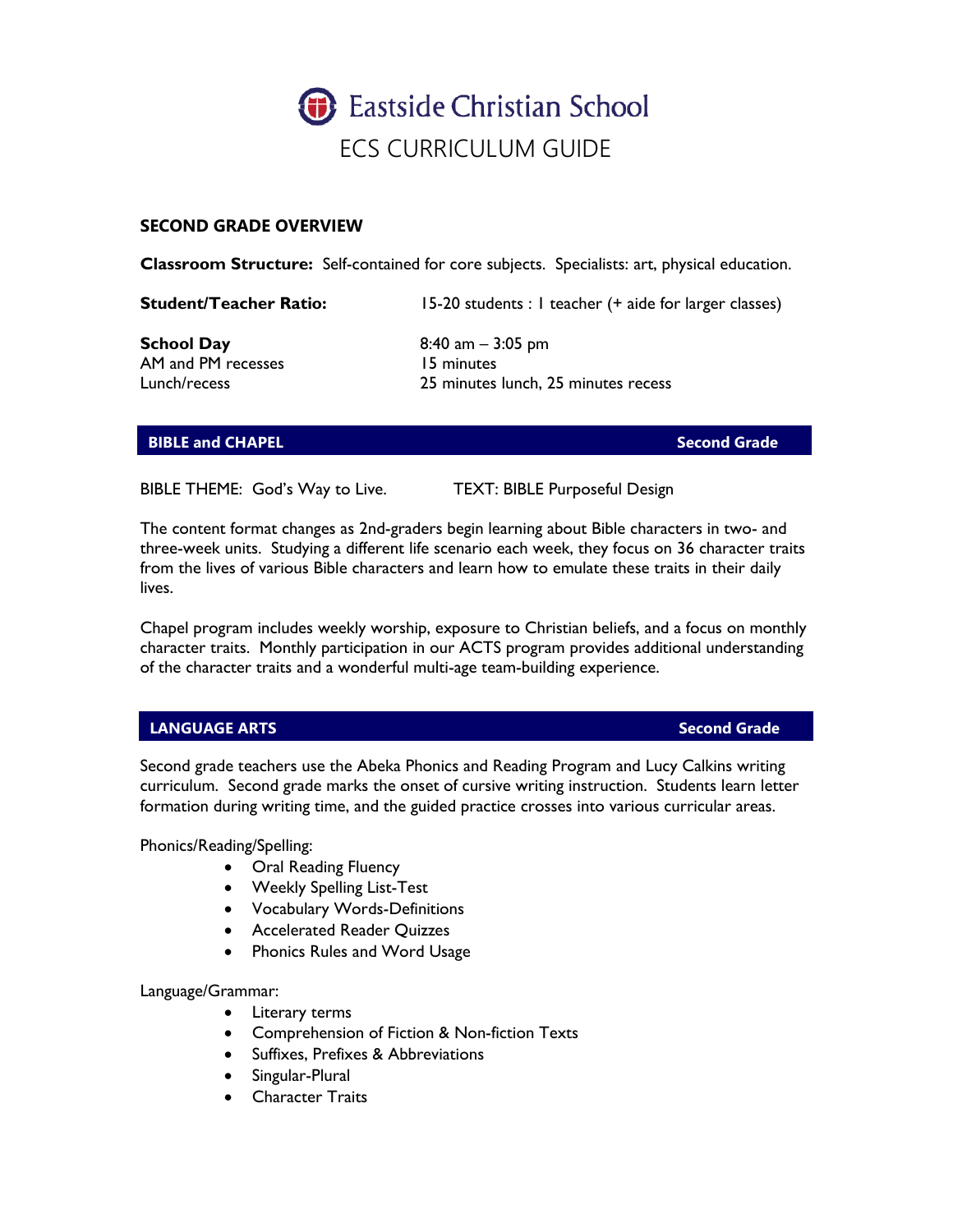### Writing:

- **Capitalization**
- **Punctuation**
- Complete sentences
- Alphabetizing
- Dictionary Skills
- Guided Creative Writing/Poetry
- Writing Journals
- **Letters**
- Paragraphs: Narrative, Opinion, Informative

# **MATH Second Grade**

Second grade uses Saxon Math, an accelerated math program that presents new learning in increments, with time provided in between for practice. Math concepts are integrated and reinforced throughout the year rather than being taught in isolated units.

New objectives, or increments, are introduced through group activities using materials, engaging discussions, and work in cooperative groups. Each lesson includes in-class guided practice and independent homework, plus a review of previously introduced concepts.

Strategies are presented to help children learn number facts. Children practice facts orally and by using manipulatives, fact cards and fact sheets. Automatic fact recall is expected by the end of second grade.

- Number Activities
- Operations and Simple Equations
- Story Problem Analysis and Strategies
- Basic Ten-Structured Concepts
- Comparison and Data Formats in graphs
- Time, using clocks
- Fractions
- 2-3 Digit Addition and Subtraction
- Measurement
- Algebra and Geometry
- Multiplication and Division
- Roman numerals
- Decimal points and money

# **SOCIAL STUDIES/SCIENCE SECOND SECOND SECOND SECOND SECOND SECOND SECOND SECOND SECOND SECOND SECOND SECOND SECOND SECOND SECOND SECOND SECOND SECOND SECOND SECOND SECOND SECOND SECOND SECOND SECOND SECOND SECOND SECOND**

- Pilgrims & Colonies
- Native Americans
- US Geography
- Flags & Presidents